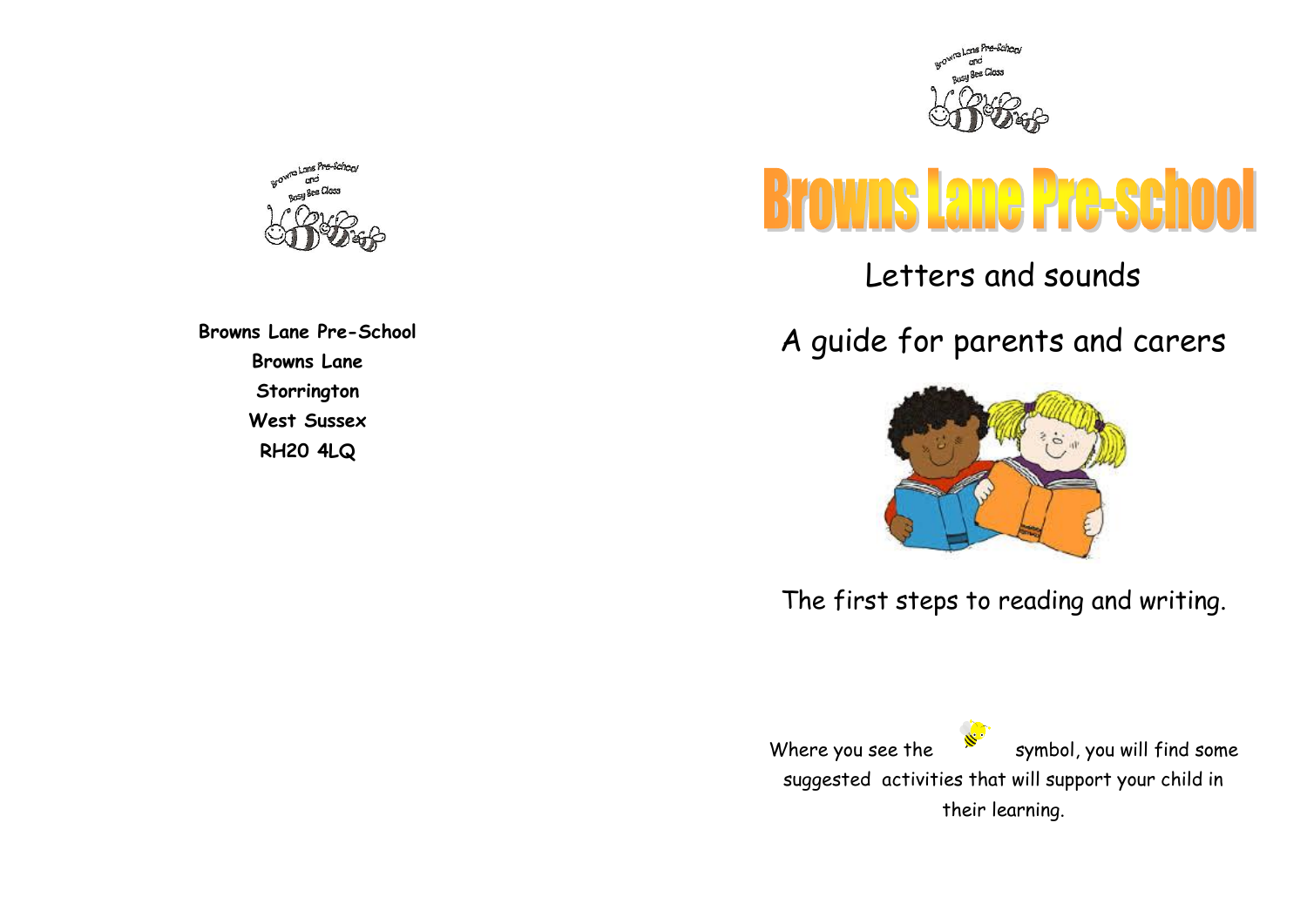#### **Introduction**

Children learn a great deal from other people. As parents and carers you are your child's first teachers. You have a powerful influence on your child's early learning.

From a very early age your child will need to experience a wide range of activities and experiences (for example, singing and saying rhymes, making and listening to music, listening to them and joining in conversations, painting and pretend play) to develop their early reading and writing skills. These activities will help your child take the first important steps towards reading and writing.

A phonics teaching programme called Letters and Sounds is used to support the teaching of Language and Literacy in settings and schools.

The children learn through lots of play and activities and are encouraged to use their increasing phonics knowledge in freely chosen activities.

If you can be involved in helping your child, we know it can make a big difference to your child's learning.

This booklet will give further information about the Letters and Sounds programme and the best ways to support your child's learning at home.

## **www.talktoyourbaby.org.uk**

Lots of information for parents and carers of babies and young children and suggestions for activities, features, DVD-roms, books and events that are both useful and fun. You can have their free newsletter emailed to you directly.

## **www.ican.org.uk**

Lots of information for parents and teachers on the importance of speaking and listening skills for young children's development. Although it is aimed at early communication development, there is a lot of very useful information and material, such as Chatter Matters , that can be downloaded from the website; some free materials can be ordered.

### **www.wordsforlife.org.uk**

Includes tips for getting boys to read and songs and rhymes for sharing with young children.

#### **www.bookstart.co.uk**

Provides information about the national Bookstart scheme and the Bookstart packs that your child will receive as a baby, a toddler and at age three to four. It also gives information about sharing books with your child. You can find out about Bookstart events in your area, which you can attend with your child.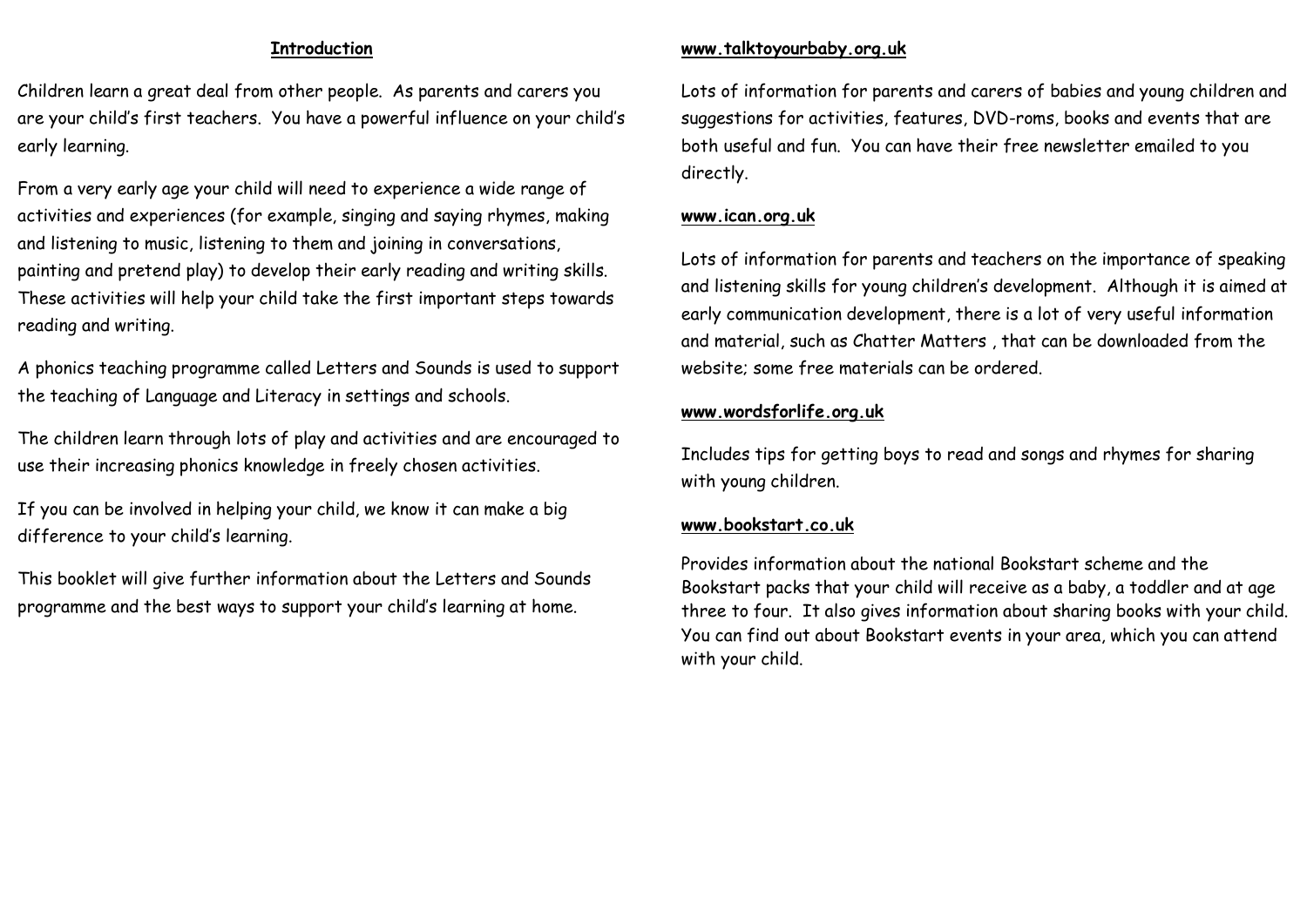# **Learning to read and writing in the Early Years Foundation Stage**

## **Children's spoken language supports reading and writing**

From a very early stage, children develop an awareness of the different sounds in our spoken language. They learn to use their voices to make contact with you and to let people know what they need and how they are feeling. As parents and carers, you best understand your baby or young child's communications; you are key people in helping them develop their speaking and listening skills.

Children need lots of opportunities to talk with others as they develop and practise their speaking and listening skills. This helps to build their confidence and improves their ability to communicate with other people. This is a really important aspect of learning to socialise and will help your child feel confident when the time comes to make friends.

In order to make a good start in reading and writing, children need an adult to talk to and listen to them.

Everyday activities such as preparing meals, tidying up, putting shopping away and getting ready to go out, offer you chances to talk to your child, explaining what you are doing. They hear the way language is put together into sentences for a purpose.

Books are a rich source of new words for your child – words you would not use in everyday conversations appear in books. Children need to have a wide stock of words (vocabulary) to understand the meaning of books, so read aloud and share books as often as you can. They will enjoy it and it will be useful to them when they come across these words in their own reading later on.



## **Ways to support your children at home: talking and listening**.

- ❖ Make time to listen to your child talking as you meet them from their setting or school, as you walk or travel home by car, in the supermarket as you shop, at meal times, bath times, bedtimes … any time!
- ❖ Switch off the TV, radio and mobile phones and really listen!
- ❖ Show that you are interested in what they are talking about look at your child, smile, nod your head, ask a question or make a response to show that you really have been listening.
- ❖ Make a collection of different toy creatures for example, a duck, a snake, an alien, say the sound it might make as you play together (for example, 'quack-quack', 'sssssss', 'yuk-yuk') and encourage your child to copy you.
- ❖ Listen at home switch off the TV and listen to the sounds both inside and outside the home. Can your child tell you what sounds they heard, in the order in which they heard them?
- ❖ Play-a-tune and follow me! Make or buy some simple shakers, drums and beaters, then play a simple tune and ask your child to copy. Have fun!
- ❖ Use puppets and toys to make up stories or retell known ones. Record your child telling the story and play it back to them.

## **The importance of speech sounds**

As children grow older they begin to understand more about the sounds of our language and they are able to join in with rhymes, songs and stories by clapping, stamping and skipping. This is an important stage as the children's ears are learning to tune into all the different sounds around them. Playing with sounds and tuning your child's ears into sounds will develop phonological awareness, that is, the ability to discriminate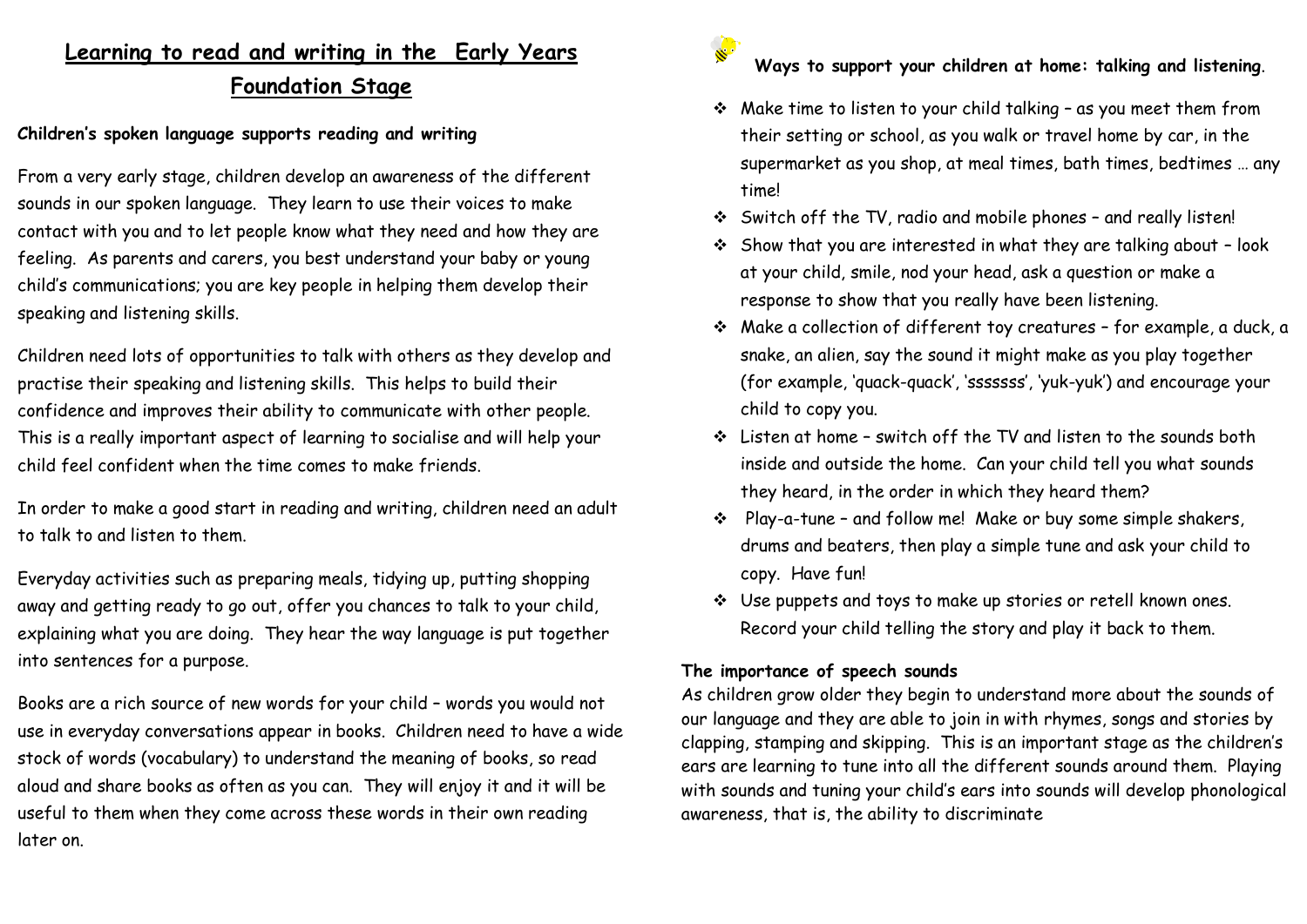- ❖ Collect a variety of pencils and pens and keep them handy for your child.
- ❖ Create a special writing bag to keep little writing tools in, for travelling in the car or visiting the doctor's. Change the contents regularly.

**Ways to support your children at home: what to do if your child is reluctant to read or write at home.**

## **Reading**

**Contract** 

- ❖ Make sure your child sees you reading.
- ❖ Read to your child. Show you like the book. Bring stories to life by using loud, soft, scary voices – let yourself go!
- ❖ Leave books around the house for your child to dip into.
- ❖ Let your child choose what they would like to read books, comics, catalogues.
- ❖ Read favourite books over and over again. Enjoy!

## **Writing**

- ❖ Make sure your child sees you writing.
- ❖ Compose an email together inviting a friend over to tea.
- ❖ Make words together using magnetic letters.
- ❖ Make up a story together about one of their toys. You write for them, repeating the sentences as you write. When it is complete, they can draw pictures to go with it.
- ❖ Buy stickers of a favourite film or TV programme and make a book about it.

different sounds. Over time, this will help your child develop an understanding that words are made up of different sounds (phonemes) and they will be able to hear the different sounds in a word. Gradually they will learn to match sounds to letters (graphemes). This is phonic knowledge. They use this knowledge when they are reading and writing.

You may find it helpful to talk with teachers to find out about how to say the sounds correctly with your child.

# **Ways to support your children at home: sound talk.**

This is a very supportive activity to play with your child.

Try breaking down simple words when you are giving instructions or asking questions, such as

"Can you find your h-a-t (hat)?" "Where is the c-a-t (cat)?" "Sit on the s-ea-t (seat)." "Eat your f-oo-d (food)." Find real objects around your home and practise 'sound talk'. First, just let them listen, then see if they will join in, for example, saying:

```
"I spy a p-e-g – peg."
"I spy a c-u-p – cup."
```
"Simon says – touch your ch-i-n – chin."

It is really important to say the sounds (phonemes) aloud, in order, all through the word.

Prior to this, your child should have experienced lots of the environmental, instrumental and body percussion, rhythm and rhyme, alliteration and voice sounds activities to tune in their ears.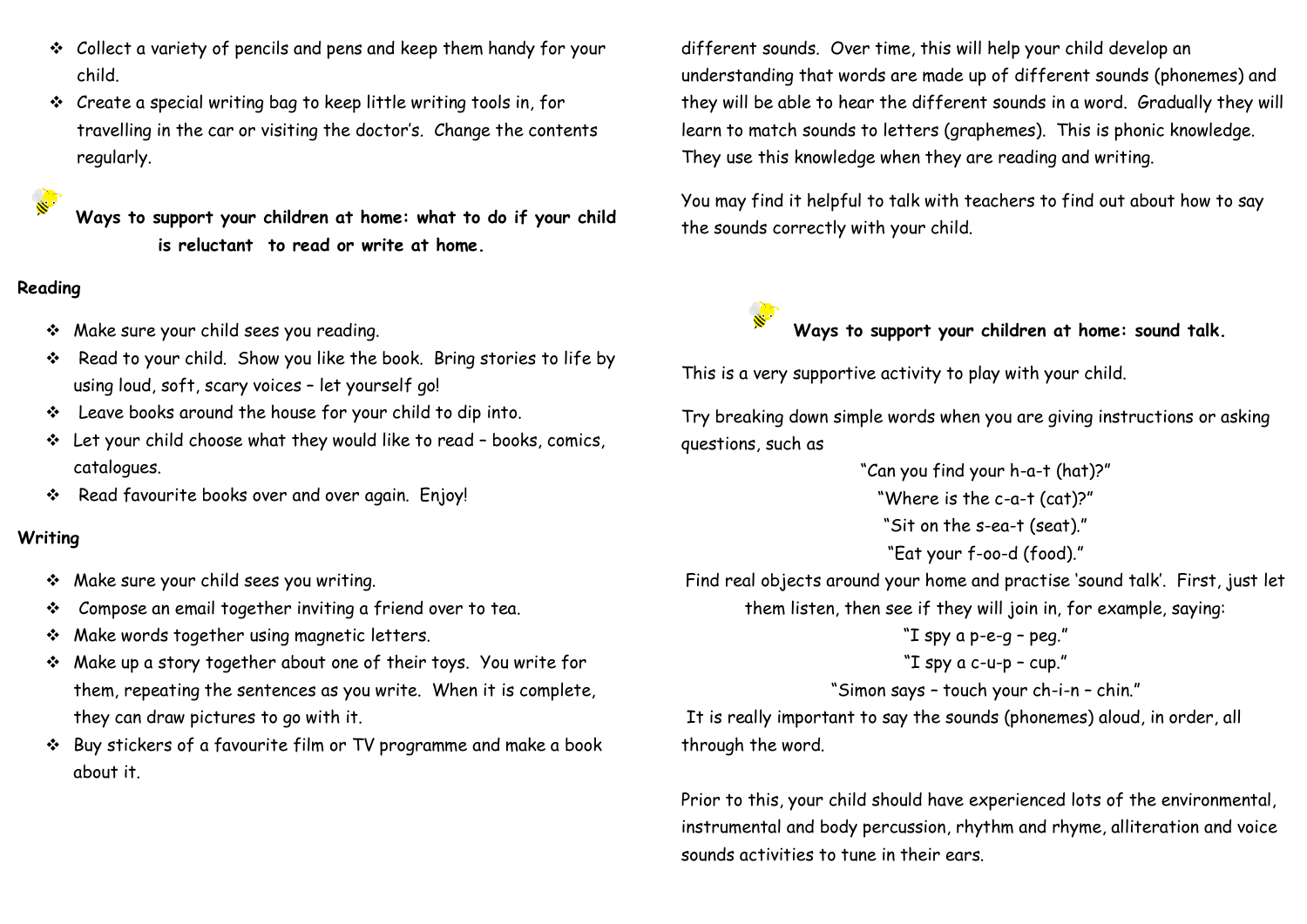# **Speaking and listening are the foundations for reading and writing**

## **Letters and Sounds – Phase 1**

In this ongoing phase, your child will be learning to:

- $\triangleright$  have fun with sounds
- ➢ listen carefully
- $\triangleright$  develop their vocabulary
- $\triangleright$  speak confidently to you, other adults and other children
- ➢ tune into sounds
- ➢ listen and remember sounds
- ➢ talk about sounds
- ➢ understand that spoken words are made up of different sounds.

Phase 1 consists of seven interlinking parts:

- ➢ environmental sounds
- ➢ instrumental sounds
- ➢ body percussion
- $\triangleright$  rhythm and rhyme
- $\triangleright$  alliteration (words that begin with the same sound)
- $\triangleright$  voice sounds
- $\triangleright$  oral blending and segmenting.

You can help your child develop in each of these by trying some of the ideas below. Remember that all these activities should be fun and interactive. Give your child lots of encouragement and cuddles as you play together. Smiles and praise will help develop a sense of achievement and build confidence.

This is all spoken (oral). Your child will not yet be expected to match the letter to the sound. The emphasis is on developing the ability to distinguish sounds and create sounds.

## **The importance of mark-making**

Your child will notice adults around them reading and writing and they will want to copy them. Mark-making is the first step towards writing. Mark- making in the early stages is closely linked to physical development. The more opportunities your child has to develop large and small movement in their arms, hands and fingers, the easier it will be to make marks with a variety of tools.

Activities such as digging; 'painting' outdoor surfaces with water and a large brush, sweeping and swishing a scarf through the air in different shapes, will help develop large motor movement. Small or fine motor movement will be needed to hold pencils and pens correctly. Hanging out the washing and playing with pegs, using a pegboard and picking up grains of rice with fingers and tweezers will help develop the pincer grip needed for writing.

In the early stages of learning to write, your child will like to experiment, making marks on paper with a variety of writing tools such as brushes, pens, pencils and felt-tip markers. They will often include drawings with their writing. Sometimes you will write for them. It is a good idea at this stage to use lower-case letter when you write for your child, introducing capitals only for names.

**Ways to support your children at home: other things to do at home.**

- ❖ Turn off the TV so you can listen to and talk to your child.
- ❖ Read to your child every day.
- ❖ Set up a place where your child can experiment with mark-making, both outside and inside, using gloop, paint, pens, stamps and stencils, onto a variety of surfaces such as paper, cardboard and material.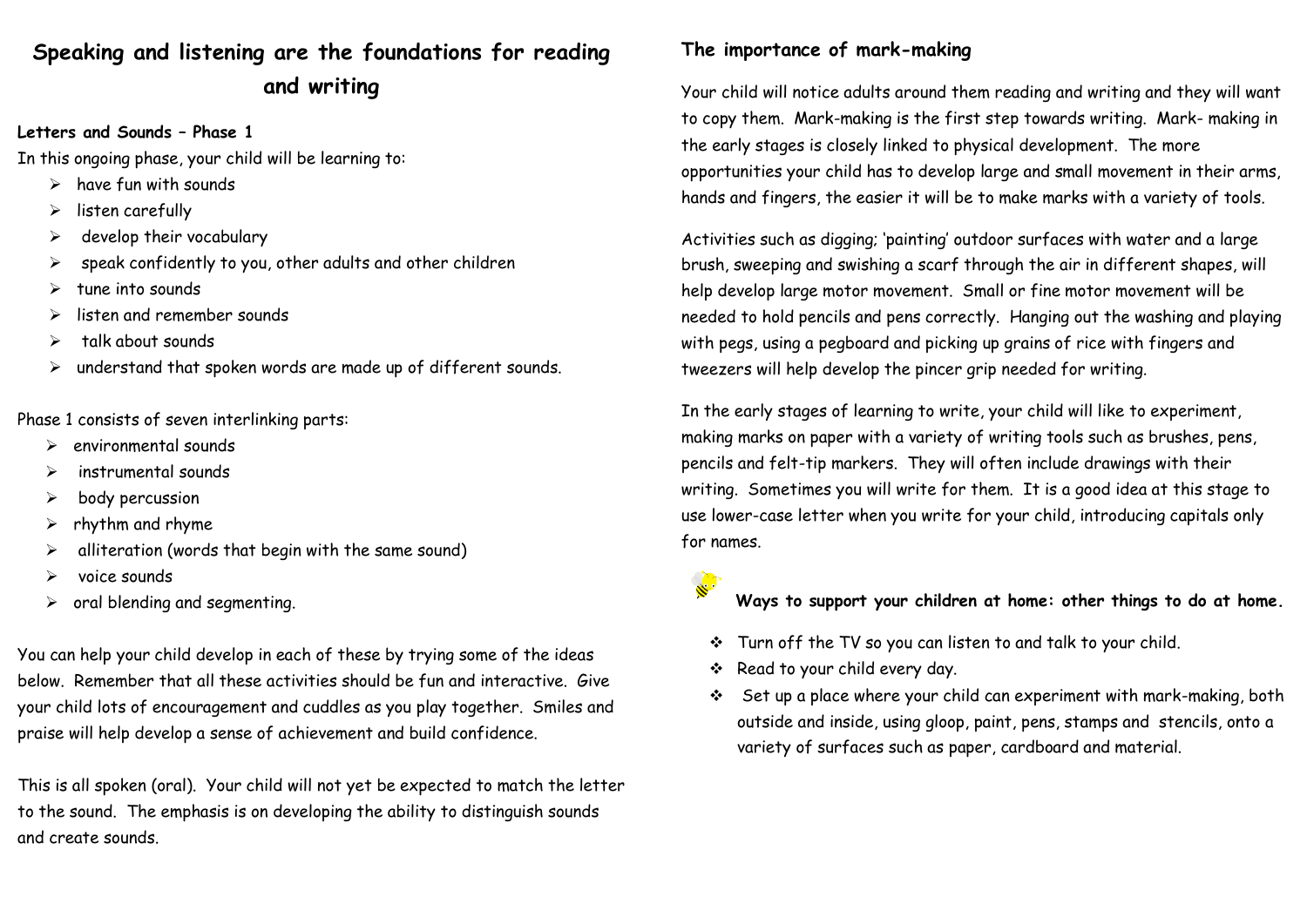❖ Make different voices for characters when reading stories.

S

❖ Read or tell sound stories. Your local library or bookshop will be able to point out some very good books that encourage sound making as you read the story. This is huge fun and can involve all the family.

# **Ways to support your children at home: oral blending and segmenting.**

This is all oral (spoken). Your child will not be expected to match the letter to the sound at this stage. The emphasis is on helping children to hear the separate sounds in words and to create spoken sounds.

Oral blending and segmenting is a later skill that will be important when the time comes for your child to read and write. Being able to hear the separate sounds within a word and then blend them together to understand that word is really important.

**Blending is a vital skill for reading.** The separate sounds (phonemes) of the word are spoken aloud, in order, all through the word and are then merged together into the whole word. This merging is called blending. For example, the adult would say

#### $c-a-t = cat$ .

**Segmenting is a vital skill for spelling.** The whole word is spoken aloud, then broken up into its separate sounds (phonemes) in order, all through the word. For example, the adult would say

#### $cat = c-a-t$

## **Ways to support your children at home: environmental sounds.**

- ❖ Go on a listening walk. When walking down the road, make a point of listening to different sounds: cars revving, people talking, birds singing, dogs barking. When you get home, try to remember all the sounds you heard. You could try taping the sounds, to listen to them again, or try reproducing them yourselves, using your voices or instruments.
- ❖ Make sounds, using a range of props, such as running a stick along a fence or tapping the bin lid.
- ❖ Invent a secret family 'knock' for entering rooms.
- ❖ Play 'sound lotto'. A commercial version of this can be purchased from many children's toy shops but making your own, from your sound walk, would be far more rewarding.

# **Ways to support your children at home: instrumental sounds**.

- ❖ Make your own musical instruments, using cardboard rolls, tins, dried peas, beans, stones. Shake these loudly, softly, as you are marching, skipping or stomping. Play 'Guess what's inside the instrument'.
- ❖ Sing known songs loudly and then softly, stretch words in known songs and add new words or sounds.
- ❖ Listen to a range of music with your child, from rap to classical. Encourage your child to move in response to the variety of musical styles and moods.